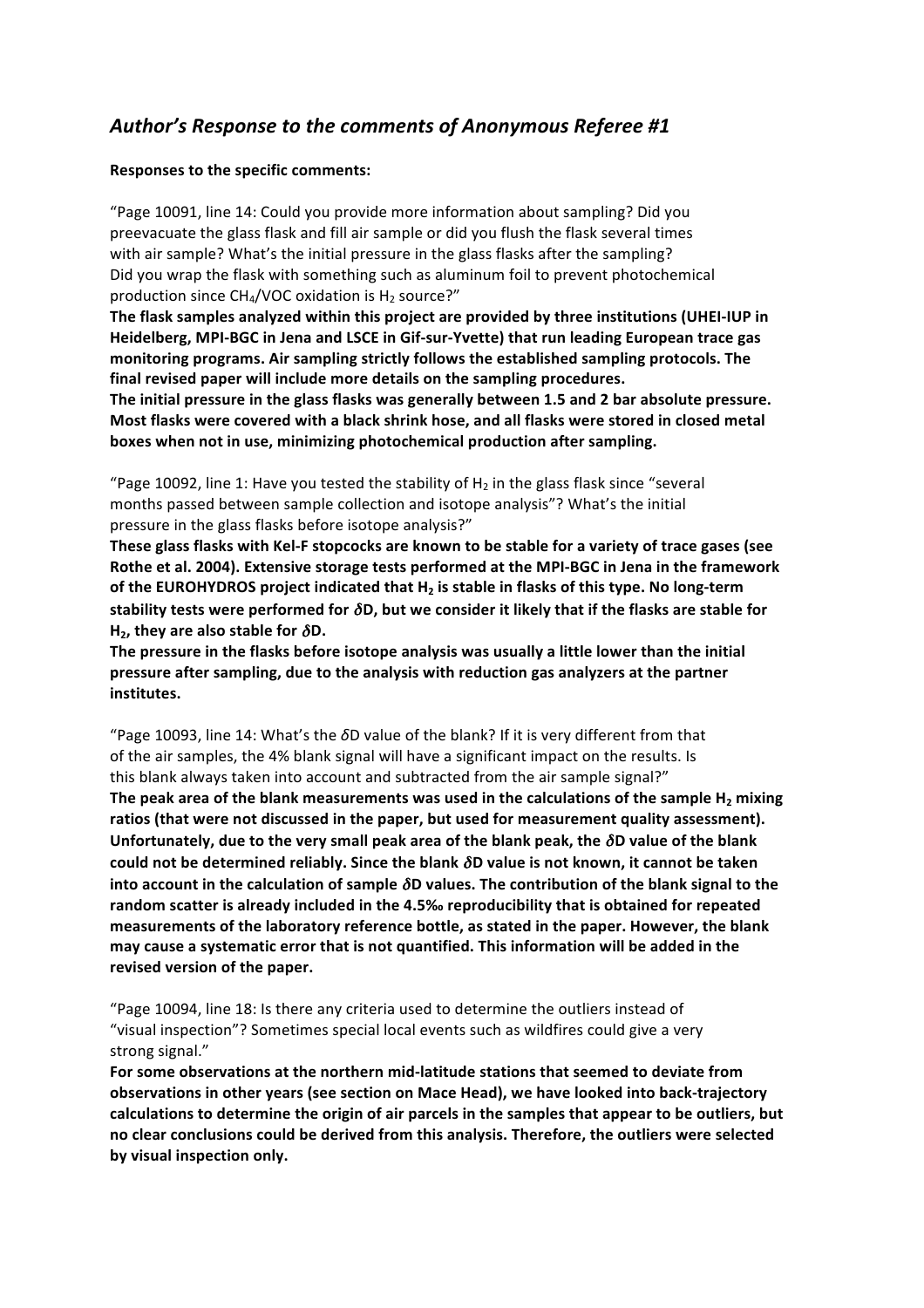"Page 10095, line 22: VOC oxidation also has a seasonal variation. Will this contribute the seasonal variations of the signals at Alert except for the combustion source and removal processes? For example, in winter,  $H_2$  accumulates from depleted combustion source and contribution from VOC oxidation (enriched source) is very small, thus leading to the H<sub>2</sub> peak and  $\delta$ D minimum in spring."

Although the precise isotopic composition of H<sub>2</sub> from tropospheric chemical production is not well-known, most recent studies conclude that it is not much different from the isotopic composition of ambient H<sub>2</sub>. Therefore, it does not contribute much to isotope variations, whereas it can be relevant for the mixing ratio changes (see e.g. Pieterse et al., 2011).

"Page 10099, line 21-22: I am not sure if it is appropriate to compare the amplitude in the harmonic fit at Cape Verde with that at Mace Head and Alert. Since it is pointed out that "This is in contrast to the TM5 model results (Pieterse et al., 2011) where the seasonal variation in *δ*D at Cape Verde is somewhat smaller than for Mace Head and Alert" and "The harmonic fit does not seem to underestimate the amplitudes as it does for the Alert and Mace Head datasets", it seems more reasonable to compare the original data instead of the harmonic fits. From the original data and on visual inspection, the seasonal variability of  $δD$  at Cape Verde is not larger than that at Mace Head or Alert. The interannual variations at Mace Head and Alert indicate comparison of original data is more reasonable."

We agree that in the case of Cape Verde comparing the original data is more appropriate. This will be changed in the revised manuscript.

"Page 10100, line 1: Can you explain why the trend of mixing ratio and  $\delta$ D of H<sub>2</sub> at Amsterdam Island is like that? Is it related to sources, sinks, or transport?" **The time series from Amsterdam Island shows only a very weak cycle in**  $m(H<sub>2</sub>)$ **. This may be** due to the remoteness of this location; it is far from densely populated areas where anthropogenic H<sub>2</sub> is produced, and far away from large land areas where deposition to soil can **occur** (in fact, there is little snow-free soil surface in the SH overall). Other  $m(H<sub>2</sub>)$  timeseries from locations in the Indian Ocean, such as the timeseries from the Seychelles that is shown in Novelli et al. (1999), also show very small seasonal cycles.

**Yashiro et al. (2011) concluded from the timing of the**  $m(H_2)$  **seasonal cycle that photochemical production is a dominant driver of the seasonality in**  $m(H_2)$  **south of 30° S, which is in accordance with the conclusions that Rhee et al. (2006) drew from δD observations.** Since the  $\delta$ D value of photochemically produced H<sub>2</sub> is close to ambient values, this does not **cause a large seasonality in δD. Nonetheless, in austral summer photochemical H<sub>2</sub> destruction will occur, with a D-enriching effect on the reservoir. That we see no seasonal cycle in δD** probably means that a D-depleting process compensates this enrichment. Transport of **depleted H<sub>2</sub> from lower latitudes (from tropical biomass burning in SH spring and** interhemispheric exchange) is a likely explanation. This will be reformulated in the revised **version.**

## "Page 10105, line 6: Can you define "α<sub>app</sub>"?"

We will add the following sentence before "To make..." on page 10103 line 6: "This "apparent" fractionation factor does not quantify the inherent isotope fractionation in one single reaction, but is calculated from atmospheric data collected in a complex situation that involves more than one sink reaction, as well as other processes such as contributions from sources and mixing, and we denote this apparent fractionation factor by  $\alpha_{app}$ ."